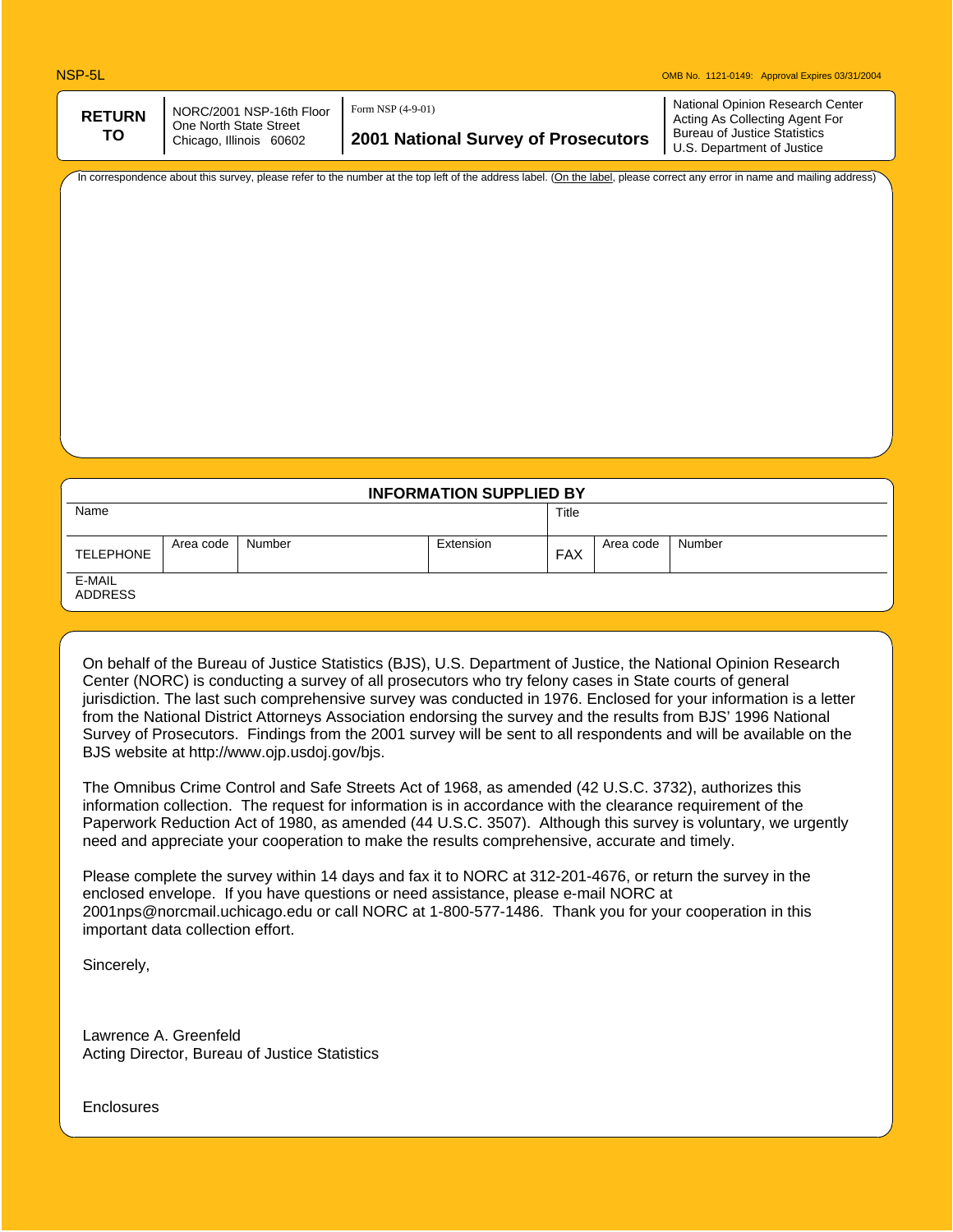## **Instructions for Completing the National Survey of Prosecutors**

- 1. The label on the front cover contains identifying information about your prosecutorial district. We have identified your office as having jurisdiction over felony cases handled in State courts of general jurisdiction. Please answer all questions for your entire district. If your prosecutorial district includes more than one county, respond for all counties. If your office does not have jurisdiction over any felony cases, please e-mail NORC at 2001nsp@norcmail.uchicago.edu for instructions or call NORC at 1-800-577-1486.
- 2. Please answer each question in sequence by marking the appropriate box and/or by printing the requested information in the space provided. In some cases you will be requested to skip certain questions based on your response.
- 3. If you need to give an explanation for an answer, please use the space provided.
- 4. Please complete the survey within 14 days, and fax the cover and pages 3-7 to: NORC/2001 NSP at 312-201-4676. (Keep the original pages for your records.) Or, mail the survey to NORC in the pre-addressed, pre-paid envelope provided, and keep a copy for your records.

 Since some questions may require you to look up information, we suggest filling in the answers on the mail survey before accessing the Internet version. Please keep the mail version for your records.

5. If you need assistance to answer any question please e-mail NORCat 2001nsp@norcmail.uchicago.edu, or call NORC at 1-800-577-1486.

While you are not required to respond, your participation is needed for the success of the survey.

## **BURDEN STATEMENT**

Public reporting burden for this collection of information is estimated to average 30 minutes per response, including time for reviewing instructions, searching existing data sources, gathering and maintaining the data needed, and completing and reviewing the collections of information. Send comments regarding this burden estimate, or any other aspects of this collection of information, including suggestions for reducing this burden, to the Director, Bureau of Justice Statistics, 810 Seventh Street, N.W., Washington, D.C. 20531.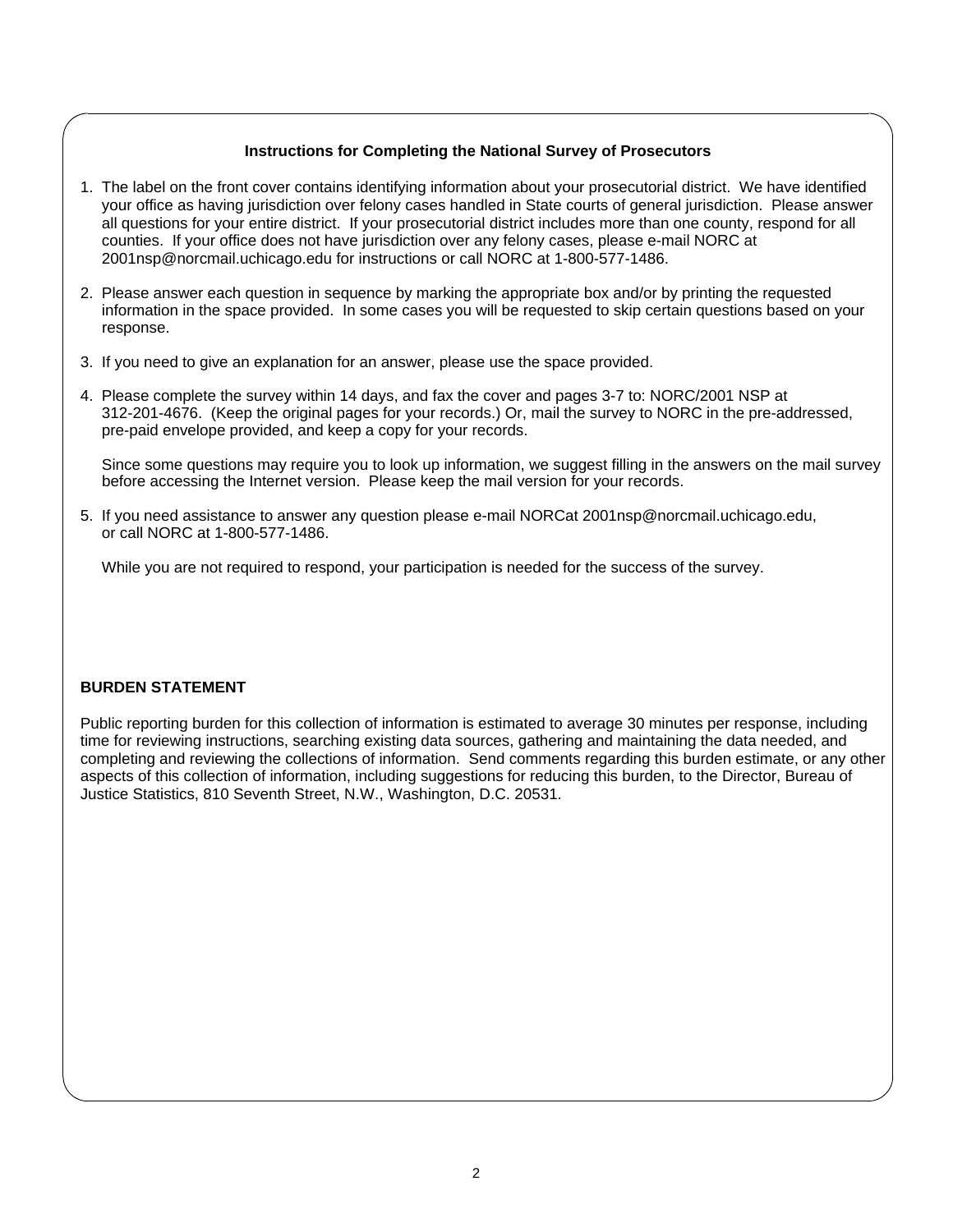| <b>Section A: Staffing</b>                                                                                                                                                               |                                                                                                                 |                       | A5. What is the annual salary of the chief prosecutor?                                                          |                      |                           |
|------------------------------------------------------------------------------------------------------------------------------------------------------------------------------------------|-----------------------------------------------------------------------------------------------------------------|-----------------------|-----------------------------------------------------------------------------------------------------------------|----------------------|---------------------------|
|                                                                                                                                                                                          |                                                                                                                 |                       | \$____________________.00 per year                                                                              |                      |                           |
| A1. What is the term of office for the chief prosecutor?                                                                                                                                 |                                                                                                                 |                       |                                                                                                                 |                      |                           |
| <u>vears</u>                                                                                                                                                                             |                                                                                                                 |                       | A6-A7. Please enter your office's current salary schedule<br>for the following full-time positions.             |                      |                           |
| A2. As of the end of last month, how long had the chief                                                                                                                                  |                                                                                                                 |                       |                                                                                                                 |                      | <b>Base Annual Salary</b> |
| prosecutor served in this capacity?                                                                                                                                                      |                                                                                                                 |                       | <b>Position</b>                                                                                                 | A6<br><b>Minimum</b> | А7<br><b>Maximum</b>      |
|                                                                                                                                                                                          |                                                                                                                 |                       | a. Assistant prosecutor,                                                                                        |                      |                           |
|                                                                                                                                                                                          |                                                                                                                 |                       | entry level<br><b>b.</b> Assistant prosecutor,                                                                  |                      | $$-.00$$ .00 $$-.00$      |
| A3-A4. Currently, how many of the following types of staff                                                                                                                               |                                                                                                                 |                       | with 5 years experience                                                                                         |                      | $$$ 00 \$ 00 00           |
| are employed in your entire district? Part-time refers to any                                                                                                                            |                                                                                                                 |                       |                                                                                                                 |                      |                           |
| employee who works fewer hours than your standard work<br>week and includes job sharing. (If you are unable to provide<br>the actual number, please provide your best estimate. If none, |                                                                                                                 |                       | c. Supervisory attorneys                                                                                        |                      | $$-.00$$ .00 $$-.00$      |
| enter " $0$ ".)                                                                                                                                                                          |                                                                                                                 |                       | A8. During the past 12 months, did your office experience                                                       |                      |                           |
|                                                                                                                                                                                          |                                                                                                                 | <b>Total district</b> | problems with recruiting new staff attorneys?                                                                   |                      |                           |
| <b>Staff position</b>                                                                                                                                                                    | A3. Number A4. Number<br><b>Full-time</b>                                                                       | <b>Part-time</b>      | $1 \square$ Yes                                                                                                 |                      |                           |
| Chief prosecutor:                                                                                                                                                                        |                                                                                                                 |                       | $2 \Box$ No $\rightarrow$ Skip to A10                                                                           |                      |                           |
| The elected or State-appointed                                                                                                                                                           | $a.$ and $a.$                                                                                                   |                       |                                                                                                                 |                      |                           |
| head of the prosecutorial district                                                                                                                                                       |                                                                                                                 |                       | A9. What was the primary obstacle to recruiting new                                                             |                      |                           |
| Assistant prosecutors:<br>Any employee of the chief                                                                                                                                      | $\mathbf{b}$ .                                                                                                  |                       | staff attorneys in your office?<br>(Mark $(X)$ only one)                                                        |                      |                           |
| prosecutor licensed to practice                                                                                                                                                          |                                                                                                                 |                       |                                                                                                                 |                      |                           |
| law and litigating criminal cases.                                                                                                                                                       |                                                                                                                 |                       | 1 □ Salary                                                                                                      |                      |                           |
| Excludes attorneys in<br>non-litigating positions.                                                                                                                                       |                                                                                                                 |                       | $2 \square$ Workload                                                                                            |                      |                           |
|                                                                                                                                                                                          | $\mathbf{C}$ . The contract of $\mathbf{C}$                                                                     |                       | 3 Professional development/training opportunities                                                               |                      |                           |
| Civil attorneys:<br>Any employee of the chief                                                                                                                                            |                                                                                                                 |                       | 4 Benefits package<br>$5 \square$ Advancement opportunities                                                     |                      |                           |
| prosecutor licensed to practice                                                                                                                                                          |                                                                                                                 |                       | $6 \Box$ Non-salary incentives (e.g., loan forgiveness,                                                         |                      |                           |
| law and litigating civil cases.<br>Excludes attorneys in                                                                                                                                 |                                                                                                                 |                       | flextime, child care, etc.)                                                                                     |                      |                           |
| non-litigating positions.                                                                                                                                                                |                                                                                                                 |                       | 7 Other (Describe)                                                                                              |                      |                           |
| Supervisory attorneys:                                                                                                                                                                   | d. Design and the set of the set of the set of the set of the set of the set of the set of the set of the set o |                       |                                                                                                                 |                      |                           |
| Attorneys in managerial positions<br>litigating cases.                                                                                                                                   |                                                                                                                 |                       |                                                                                                                 |                      |                           |
| Managers:                                                                                                                                                                                | $e.$ and $e.$                                                                                                   |                       | A10. During the past 12 months, did your office experience<br>problems with retaining existing staff attorneys? |                      |                           |
| Attorneys or non-attorneys in                                                                                                                                                            |                                                                                                                 |                       |                                                                                                                 |                      |                           |
| primarily managerial positions<br>who do not litigate cases.                                                                                                                             |                                                                                                                 |                       | $1 \square$ Yes                                                                                                 |                      |                           |
|                                                                                                                                                                                          |                                                                                                                 |                       | $2 \square$ No $\rightarrow$ Skip to Section B                                                                  |                      |                           |
| Victim advocates                                                                                                                                                                         |                                                                                                                 |                       | A11. What was the primary obstacle to retaining                                                                 |                      |                           |
| Legal services                                                                                                                                                                           |                                                                                                                 |                       | existing staff attorneys in your office?                                                                        |                      |                           |
| (e.g., law clerks, paralegals)                                                                                                                                                           |                                                                                                                 |                       | (Mark $(X)$ only one)                                                                                           |                      |                           |
| Investigators<br>(Include those on contract)                                                                                                                                             |                                                                                                                 |                       | $1 \square$ Salary                                                                                              |                      |                           |
| Support staff                                                                                                                                                                            | i. $\frac{1}{2}$                                                                                                |                       | 2 □ Workload                                                                                                    |                      |                           |
| (e.g., administrative staff, clerical                                                                                                                                                    |                                                                                                                 |                       | 3 Staff burnout                                                                                                 |                      |                           |
| staff, computer personnel, fiscal<br>officers, etc.)                                                                                                                                     |                                                                                                                 |                       | $4 \Box$ Professional development/training opportunities                                                        |                      |                           |
|                                                                                                                                                                                          |                                                                                                                 |                       | $5 \square$ Benefits package                                                                                    |                      |                           |
|                                                                                                                                                                                          |                                                                                                                 |                       | $6 \square$ Advancement opportunities<br>$7 \square$ Non-salary incentives (e.g., loan forgiveness,             |                      |                           |
|                                                                                                                                                                                          |                                                                                                                 |                       | flextime, child care, etc.)                                                                                     |                      |                           |
| <b>TOTAL STAFF</b>                                                                                                                                                                       |                                                                                                                 |                       | 8 Other (Describe) 2010 10:00 10:00 10:00 10:00 10:00 10:00 10:00 10:00 10:00 10:00 10:00 10:00 10:00 10:00 10  |                      |                           |
|                                                                                                                                                                                          |                                                                                                                 |                       |                                                                                                                 |                      |                           |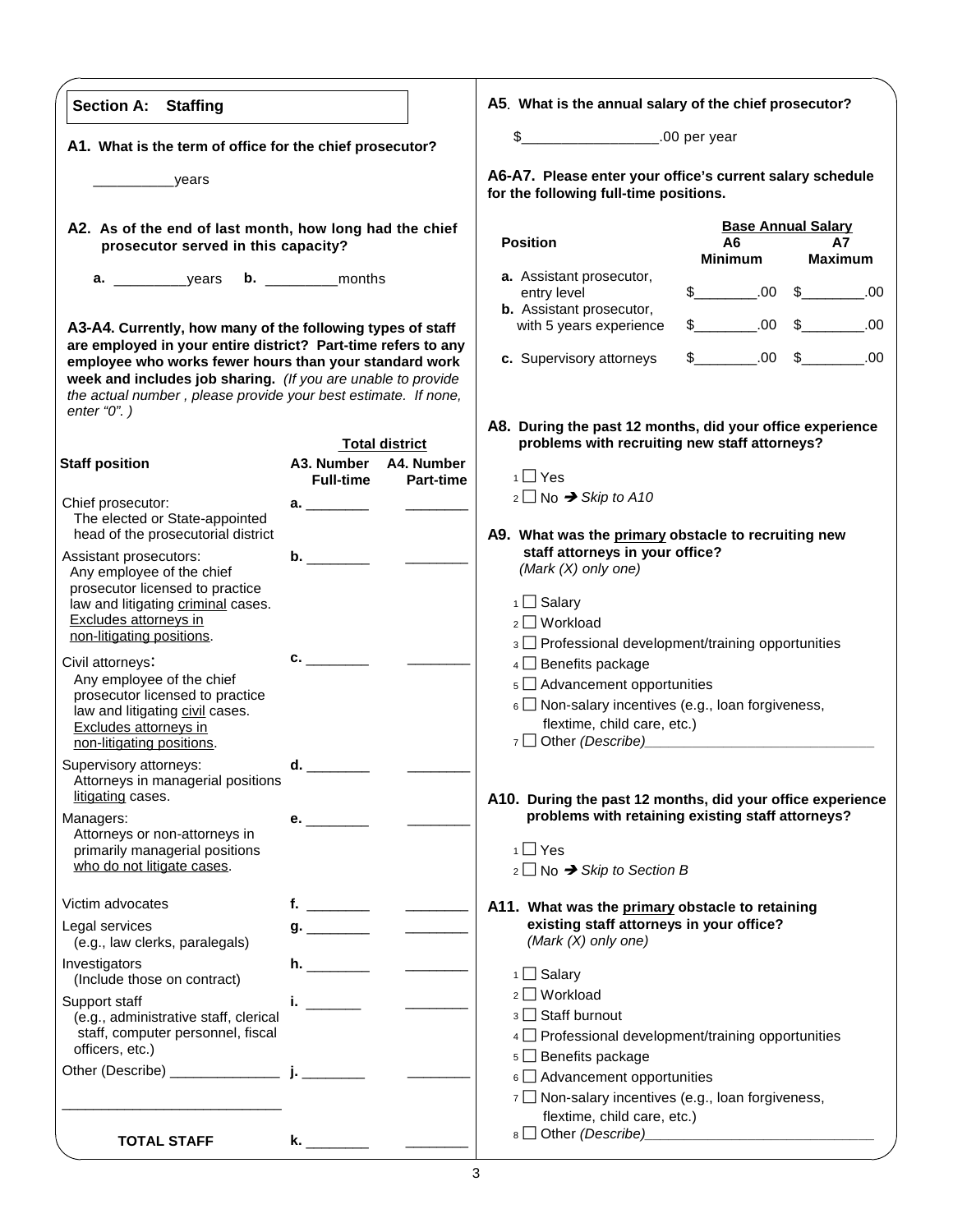| <b>Section B: Funding</b>                                                                                                                                                       | Section C: Special Categories of Felony<br><b>Prosecutions</b>                                                                            |
|---------------------------------------------------------------------------------------------------------------------------------------------------------------------------------|-------------------------------------------------------------------------------------------------------------------------------------------|
| B1. What is the current annual budget of your office<br>for prosecutorial functions? (If you are unable to<br>provide the actual amount, please provide your best<br>estimate.) | C1. During the past 12 months, did your office prosecute<br>any of the following kinds of felony offenses?<br>(Mark $(X)$ all that apply) |
| <b>Total prosecutorial budget</b>                                                                                                                                               | $a.$ Hate crime                                                                                                                           |
|                                                                                                                                                                                 | $\mathbf{b}$ . $\Box$ Domestic violence                                                                                                   |
| \$<br>.00                                                                                                                                                                       | c. $\Box$ Elder abuse                                                                                                                     |
|                                                                                                                                                                                 | <b>d.</b> $\Box$ Stalking                                                                                                                 |
| If you reported for a time period other than calendar year<br>2001, please enter the dates below:                                                                               | e. $\Box$ Child abuse                                                                                                                     |
| <b>Budget Period</b>                                                                                                                                                            | f. $\Box$ Health care fraud                                                                                                               |
|                                                                                                                                                                                 | $\mathbf{g}$ . $\Box$ Bank or thrift fraud                                                                                                |
| to to<br>month<br>day<br>month<br>day<br>vear<br>year                                                                                                                           | $h.$ $\Box$ Telemarketing fraud                                                                                                           |
|                                                                                                                                                                                 | i. $\Box$ Illegal sale or possession of a firearm<br>j. $\Box$ Police use of excessive force                                              |
| B2. Does the budget amount entered at B1 include<br>funding for any of the following?<br>(Mark (X) yes or no for each budget category)                                          | C2. Did your office prosecute any computer related crimes<br>under the computer crime statutes in your State?<br>(Mark (X) only one)      |
|                                                                                                                                                                                 | $1 \square$ Yes<br>2 □ No→ Skip to Section D                                                                                              |
| Yes No Budget category<br>a. Staff salaries<br>$1 \square 2 \square$                                                                                                            | 3 No State computer crime                                                                                                                 |
| $1 \cup 2 \cup$<br><b>b.</b> Expert services                                                                                                                                    | statutes > Skip to Section D                                                                                                              |
| $1 \mid$<br>$2 \Box$<br>c. Investigator services                                                                                                                                | C3. Which of the following types of computer crimes                                                                                       |
| $1 \mid 2 \mid$<br>d. Interpreter services                                                                                                                                      | (either misdemeanor or felony) did your office<br>prosecute during the past 12 months?                                                    |
| $1 \mid$<br>$2$    <br>e. Social services                                                                                                                                       | (Mark (X) yes or no for each type of computer crime)                                                                                      |
| $1 \mid$<br>f. Child support enforcement<br>$2 \Box$                                                                                                                            |                                                                                                                                           |
| $1 \cup 2 \cup$<br>g. DNA testing                                                                                                                                               | No Type of computer crime<br><b>Yes</b>                                                                                                   |
|                                                                                                                                                                                 | a. Credit card fraud<br>1<br>$2\Box$                                                                                                      |
| <b>B3.</b> What percentage of the prosecutor's office budget                                                                                                                    | $1 \square 2 \square$ <b>b.</b> Bank card fraud (i.e., ATM, debit)                                                                        |
| entered at B1 comes directly from each of the                                                                                                                                   | $1 \square 2 \square$ c. Computer forgery (i.e., alteration<br>of computerized documents)                                                 |
| following sources? (If you are unable to provide the<br>actual percentage, please provide your best estimate.                                                                   | $1 \cup 2 \cup$<br>d. Computer sabotage (i.e., to hinder                                                                                  |
| If none, enter "0".)                                                                                                                                                            | the normal functioning of a computer                                                                                                      |
|                                                                                                                                                                                 | system through the introduction of worms,                                                                                                 |
| Percentage<br><b>Source</b>                                                                                                                                                     | viruses, or logic bombs)                                                                                                                  |
| <b>State</b><br>$\%$<br>$a.$ and $a.$                                                                                                                                           | $1 \cup 2 \cup$<br>e. Unauthorized access to a computer<br>system (i.e., hacking)                                                         |
| County<br>$\frac{0}{0}$<br>b.                                                                                                                                                   | $1 \cup 2 \cup$<br>f. Unauthorized copying or distribution                                                                                |
| City government<br>$\frac{0}{0}$                                                                                                                                                | of computer programs (i.e., software                                                                                                      |
| c.<br>Grants (State, Federal, other)                                                                                                                                            | copyright infringement)                                                                                                                   |
| $\frac{0}{0}$<br>d.                                                                                                                                                             | $1 \square 2 \square$<br>g. Cyberstalking (i.e., the activity of users<br>sending harassing or threatening e-mail                         |
| Other (Describe) <b>CHOCON</b><br>$\frac{9}{6}$<br>$\mathbf{e.}$                                                                                                                | to other users)                                                                                                                           |
|                                                                                                                                                                                 | $1 \cup 2 \cup$<br>h. Theft of intellectual property                                                                                      |
| <b>Total</b><br><b>100%</b>                                                                                                                                                     | $1 \cup 2 \cup$<br>i. Transmitting child pornography                                                                                      |
|                                                                                                                                                                                 | j. Identity theft<br>$1 \cup 2 \cup$                                                                                                      |
|                                                                                                                                                                                 | $1 \square 2 \square$                                                                                                                     |
|                                                                                                                                                                                 |                                                                                                                                           |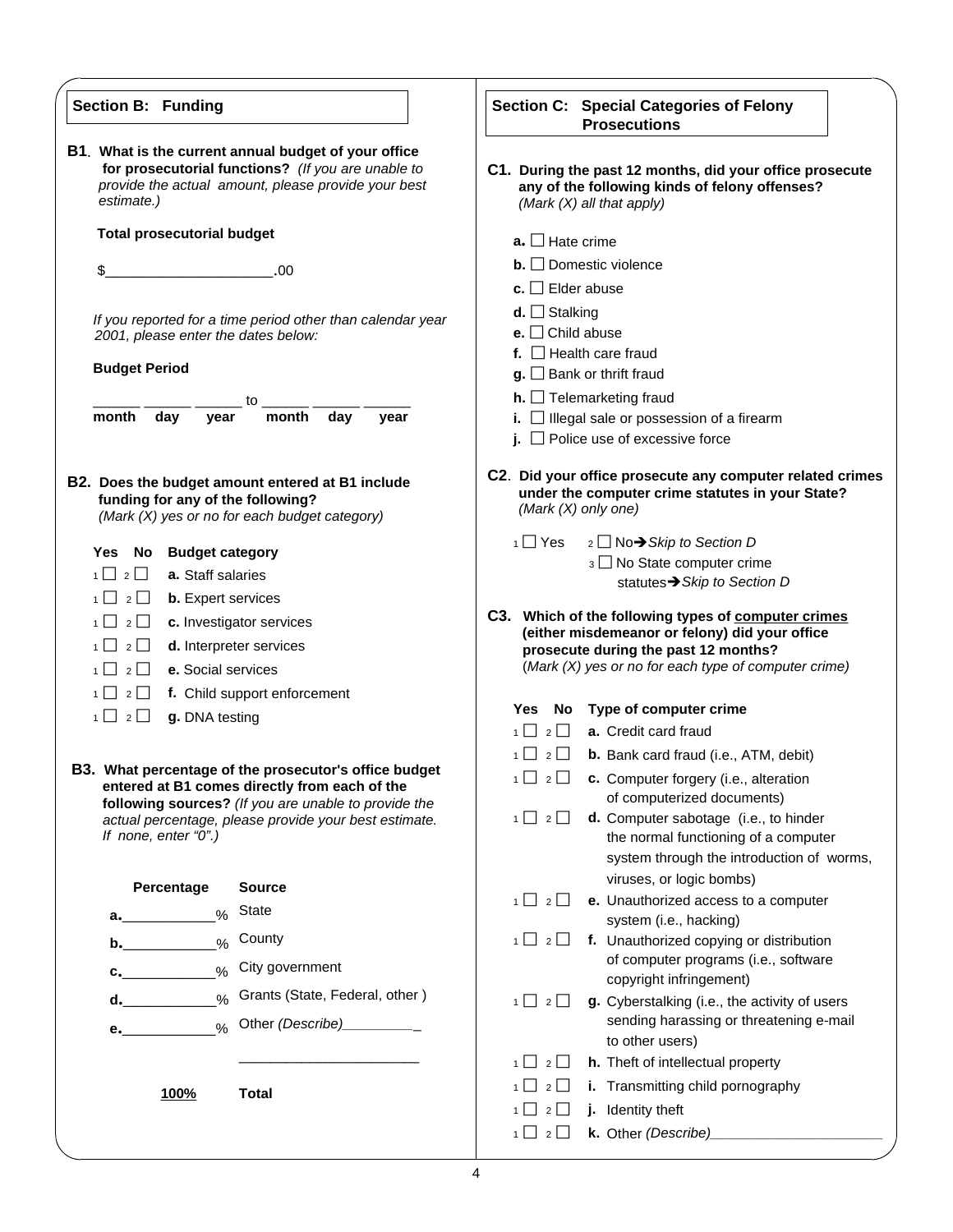| <b>Section D: Caseload</b>                                                                                                          |                                                                                                                                                                                                                                                                                                                                                                                                                                                                                                                                                                                                                                 | <b>Section E: Juvenile Matters</b>                                                                                                                                                                                                                                                                                                                                                                                                                                                                                                                                                                                                                                                                                                                                                |  |  |
|-------------------------------------------------------------------------------------------------------------------------------------|---------------------------------------------------------------------------------------------------------------------------------------------------------------------------------------------------------------------------------------------------------------------------------------------------------------------------------------------------------------------------------------------------------------------------------------------------------------------------------------------------------------------------------------------------------------------------------------------------------------------------------|-----------------------------------------------------------------------------------------------------------------------------------------------------------------------------------------------------------------------------------------------------------------------------------------------------------------------------------------------------------------------------------------------------------------------------------------------------------------------------------------------------------------------------------------------------------------------------------------------------------------------------------------------------------------------------------------------------------------------------------------------------------------------------------|--|--|
| $d.$ Felony appeals<br>f. $\Box$ Juvenile matters<br>$1 \square$ By each charge                                                     | D1. In addition to felony cases, does your office have<br>jurisdiction over any of the following?<br>(Mark $(X)$ all that apply)<br>$a.$ Misdemeanor cases<br>$\mathbf{b}$ . $\Box$ Misdemeanor cases only if associated<br>with a felony<br>$c.$ Misdemeanor appeals<br><b>e.</b> $\Box$ Traffic violations (excluding driving while<br>intoxicated and hit-and-run accidents)<br>$g.$ $\Box$ Child support enforcement<br>$h.$ Represent government in civil lawsuits<br>D2. Which of the following best describes how your office<br>counts a criminal case? (Mark $(X)$ only one)<br>$2 \square$ By the most serious charge | Please use the following definitions to answer this section.<br>Juvenile: A person who has not yet attained the age at<br>which he or she would be treated as an adult for purposes<br>of criminal law as defined by the statutes in your State.<br>Juveniles proceeded against in criminal court: Juveniles<br>that reached criminal court by judicial waiver, statutory<br>exclusion, direct filing by a prosecutor's office or any<br>other mechanism available in your State.<br>Case: Use the definition you selected in D2.<br>E1. During the past 12 months, did your office proceed<br>against any juveniles in criminal court?<br>$\overline{1}$ Yes $\rightarrow$ a. How many cases?<br>(If you cannot provide the actual number,<br>please provide your best estimate) |  |  |
| $3 \square$ By each defendant                                                                                                       |                                                                                                                                                                                                                                                                                                                                                                                                                                                                                                                                                                                                                                 | $2 \square$ No                                                                                                                                                                                                                                                                                                                                                                                                                                                                                                                                                                                                                                                                                                                                                                    |  |  |
| $4 \Box$ By each incident                                                                                                           |                                                                                                                                                                                                                                                                                                                                                                                                                                                                                                                                                                                                                                 |                                                                                                                                                                                                                                                                                                                                                                                                                                                                                                                                                                                                                                                                                                                                                                                   |  |  |
| $5 \Box$ Other (Describe)                                                                                                           | D3. Please use the following definitions to provide the                                                                                                                                                                                                                                                                                                                                                                                                                                                                                                                                                                         | E2. Does your office have a specialized unit or<br>designated attorney(s) that handles juveniles<br>proceeded against in criminal court?                                                                                                                                                                                                                                                                                                                                                                                                                                                                                                                                                                                                                                          |  |  |
| the past 12 months.                                                                                                                 | total number of cases closed and convicted during                                                                                                                                                                                                                                                                                                                                                                                                                                                                                                                                                                               | (Mark (X) all that apply)<br>$a.$ Has specialized unit                                                                                                                                                                                                                                                                                                                                                                                                                                                                                                                                                                                                                                                                                                                            |  |  |
| Closed case: Any case with a judgment of conviction,<br>acquittal, or dismissal with or without prejudice, entered<br>by the court. |                                                                                                                                                                                                                                                                                                                                                                                                                                                                                                                                                                                                                                 | <b>b.</b> $\Box$ Has designated attorney(s)<br>$c.$ Does not have a specialized unit or designated<br>attorneys                                                                                                                                                                                                                                                                                                                                                                                                                                                                                                                                                                                                                                                                   |  |  |
|                                                                                                                                     | Felony case: Please use your State definition of felony.<br>If this term is not used in your State, please interpret<br>"felony" to mean any case in which the defendant, if<br>convicted, could be sentenced to more than one year<br>in a State prison facility. Include as a felony case any<br>defendant who had at least one felony filing charge.                                                                                                                                                                                                                                                                         | E3. Does your office have written guidelines about<br>proceeding against juveniles in criminal court?<br>$1 \square$ Yes<br>$2 \square$ No                                                                                                                                                                                                                                                                                                                                                                                                                                                                                                                                                                                                                                        |  |  |
| misdemeanor filing charges.                                                                                                         | Misdemeanor case: Any defendant who had only                                                                                                                                                                                                                                                                                                                                                                                                                                                                                                                                                                                    |                                                                                                                                                                                                                                                                                                                                                                                                                                                                                                                                                                                                                                                                                                                                                                                   |  |  |
|                                                                                                                                     | (If you are unable to provide the actual number, please provide<br>your best estimate. If none, enter "0".)                                                                                                                                                                                                                                                                                                                                                                                                                                                                                                                     | If you are unsure how to answer any questions<br>please e-mail NORC at<br>2001nsp@norcmail.uchicago.edu                                                                                                                                                                                                                                                                                                                                                                                                                                                                                                                                                                                                                                                                           |  |  |
| <b>Number</b>                                                                                                                       | Type of case                                                                                                                                                                                                                                                                                                                                                                                                                                                                                                                                                                                                                    | or call 1-800-577-1486                                                                                                                                                                                                                                                                                                                                                                                                                                                                                                                                                                                                                                                                                                                                                            |  |  |
| $\alpha$ , and $\alpha$                                                                                                             | Total felony jury trial verdicts                                                                                                                                                                                                                                                                                                                                                                                                                                                                                                                                                                                                |                                                                                                                                                                                                                                                                                                                                                                                                                                                                                                                                                                                                                                                                                                                                                                                   |  |  |
| b.                                                                                                                                  | Total felony cases closed                                                                                                                                                                                                                                                                                                                                                                                                                                                                                                                                                                                                       |                                                                                                                                                                                                                                                                                                                                                                                                                                                                                                                                                                                                                                                                                                                                                                                   |  |  |
| c.                                                                                                                                  | Total felony cases convicted                                                                                                                                                                                                                                                                                                                                                                                                                                                                                                                                                                                                    |                                                                                                                                                                                                                                                                                                                                                                                                                                                                                                                                                                                                                                                                                                                                                                                   |  |  |
|                                                                                                                                     | (If your office does not handle misdemeanor cases, enter "NA".)                                                                                                                                                                                                                                                                                                                                                                                                                                                                                                                                                                 |                                                                                                                                                                                                                                                                                                                                                                                                                                                                                                                                                                                                                                                                                                                                                                                   |  |  |
| d.                                                                                                                                  | Total misdemeanor cases closed                                                                                                                                                                                                                                                                                                                                                                                                                                                                                                                                                                                                  |                                                                                                                                                                                                                                                                                                                                                                                                                                                                                                                                                                                                                                                                                                                                                                                   |  |  |
|                                                                                                                                     | Total misdemeanor cases convicted                                                                                                                                                                                                                                                                                                                                                                                                                                                                                                                                                                                               |                                                                                                                                                                                                                                                                                                                                                                                                                                                                                                                                                                                                                                                                                                                                                                                   |  |  |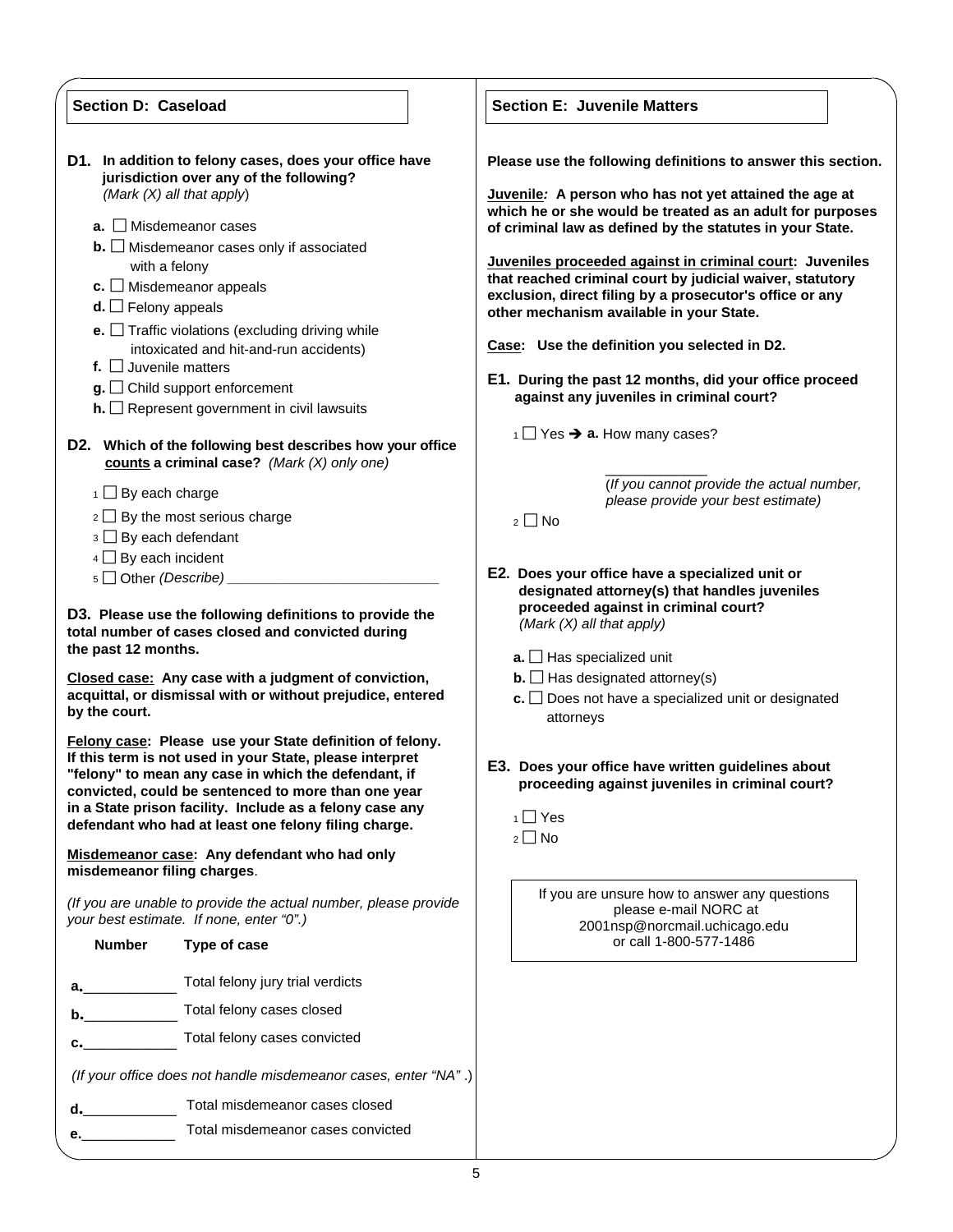| Section F: Work-Related Threats or                                                                                                                                                                                                                                                                                                                                      | <b>Assaults</b>                  |                         |                     | <b>Section G: DNA Evidence</b>                                                                                                                                                                                                                                                                                               |
|-------------------------------------------------------------------------------------------------------------------------------------------------------------------------------------------------------------------------------------------------------------------------------------------------------------------------------------------------------------------------|----------------------------------|-------------------------|---------------------|------------------------------------------------------------------------------------------------------------------------------------------------------------------------------------------------------------------------------------------------------------------------------------------------------------------------------|
| F1. During the past 12 months, did your chief prosecutor,<br>any assistant prosecutors, or any staff investigators<br>receive any work-related threats or assaults?                                                                                                                                                                                                     |                                  |                         |                     | G1. During the past 12 months, did your office use DNA<br>evidence during plea negotiations or during felony<br>trials?<br>(Mark (X) all that apply)                                                                                                                                                                         |
| $1 \square$ Yes<br>$2 \Box$ No $\rightarrow$ Skip to F5                                                                                                                                                                                                                                                                                                                 |                                  |                         |                     | $\mathbf{a}$ . $\Box$ Used during plea negotiations<br>$\mathbf{b}$ . $\Box$ Used during felony trials                                                                                                                                                                                                                       |
|                                                                                                                                                                                                                                                                                                                                                                         |                                  |                         |                     | c. $\Box$ Did not use DNA evidence $\rightarrow$ Skip to Section H                                                                                                                                                                                                                                                           |
| F2-F4. For each type of work-related threat or assault,<br>mark (X) for each person who received that type of threat or<br>assault during the past 12 months. (Mark $(X)$ all that apply)                                                                                                                                                                               |                                  |                         |                     | G2. Which laboratory performed DNA analyses<br>for your office?<br>(Mark (X) all that apply)                                                                                                                                                                                                                                 |
| Type of threat or                                                                                                                                                                                                                                                                                                                                                       | F <sub>2</sub> .<br><b>Chief</b> | F3.<br><b>Assistant</b> | F4.<br><b>Staff</b> | $\mathbf{a}$ . $\Box$ Federal Bureau of Investigation (FBI)                                                                                                                                                                                                                                                                  |
| assault:                                                                                                                                                                                                                                                                                                                                                                |                                  | prosecutor prosecutor   | investigator        | $\mathbf{b}$ . State operated forensic laboratory                                                                                                                                                                                                                                                                            |
| a. Threatening letter                                                                                                                                                                                                                                                                                                                                                   | $\Box$                           | ΙI                      | П                   | $\mathbf{c}$ . $\Box$ Local agency operated forensic laboratory<br>$d.$ Privately operated forensic laboratory                                                                                                                                                                                                               |
| <b>b.</b> Threatening call                                                                                                                                                                                                                                                                                                                                              | $\mathsf{L}$                     | ΙI                      | П                   |                                                                                                                                                                                                                                                                                                                              |
| c. Face-to-face<br>threat                                                                                                                                                                                                                                                                                                                                               |                                  |                         | П                   | G3. During the past 12 months, did your office encounter                                                                                                                                                                                                                                                                     |
| d. Battery/Assault                                                                                                                                                                                                                                                                                                                                                      |                                  |                         | $\vert \ \ \vert$   | any of the following problems with the use of DNA                                                                                                                                                                                                                                                                            |
| e. Other (Describe)                                                                                                                                                                                                                                                                                                                                                     | $\mathsf{L}$                     |                         | П                   | evidence?<br>(Mark (X) all that apply)                                                                                                                                                                                                                                                                                       |
| F5. Are any of the following security measures used for<br>protection of the prosecutor's office?<br>(Mark (X) all that apply)<br>$a.$ Police protection<br><b>b.</b> $\Box$ Building guards<br>$c.$ Electronic surveillance<br>$d.$ Metal detectors<br><b>e.</b> $\Box$ Electronic security systems<br>f. $\Box$ Other (Describe)                                      |                                  |                         |                     | $\mathbf{a}$ . $\Box$ Improper collection of evidence by police<br>$\mathbf{b}$ . $\Box$ Inconclusive DNA results<br>$\mathbf{c}$ . $\Box$ Excessive delay in getting DNA results from<br>laboratory<br>$d.$ $\Box$ Difficulty in getting DNA results admitted in<br>court as evidence<br><b>e.</b> $\Box$ None of the above |
| $g.$ No security measures used<br>F6. Does your chief prosecutor, any assistant prosecutors,<br>or any staff investigators carry a firearm for personal<br>safety or security?<br>(Mark (X) all that apply)<br>$a.$ $\Box$ Chief prosecutor<br>$\mathbf{b}$ . $\Box$ Assistant prosecutors<br>c. $\Box$ Staff investigators<br>$d.$ None of these staff carry a firearm |                                  |                         |                     |                                                                                                                                                                                                                                                                                                                              |